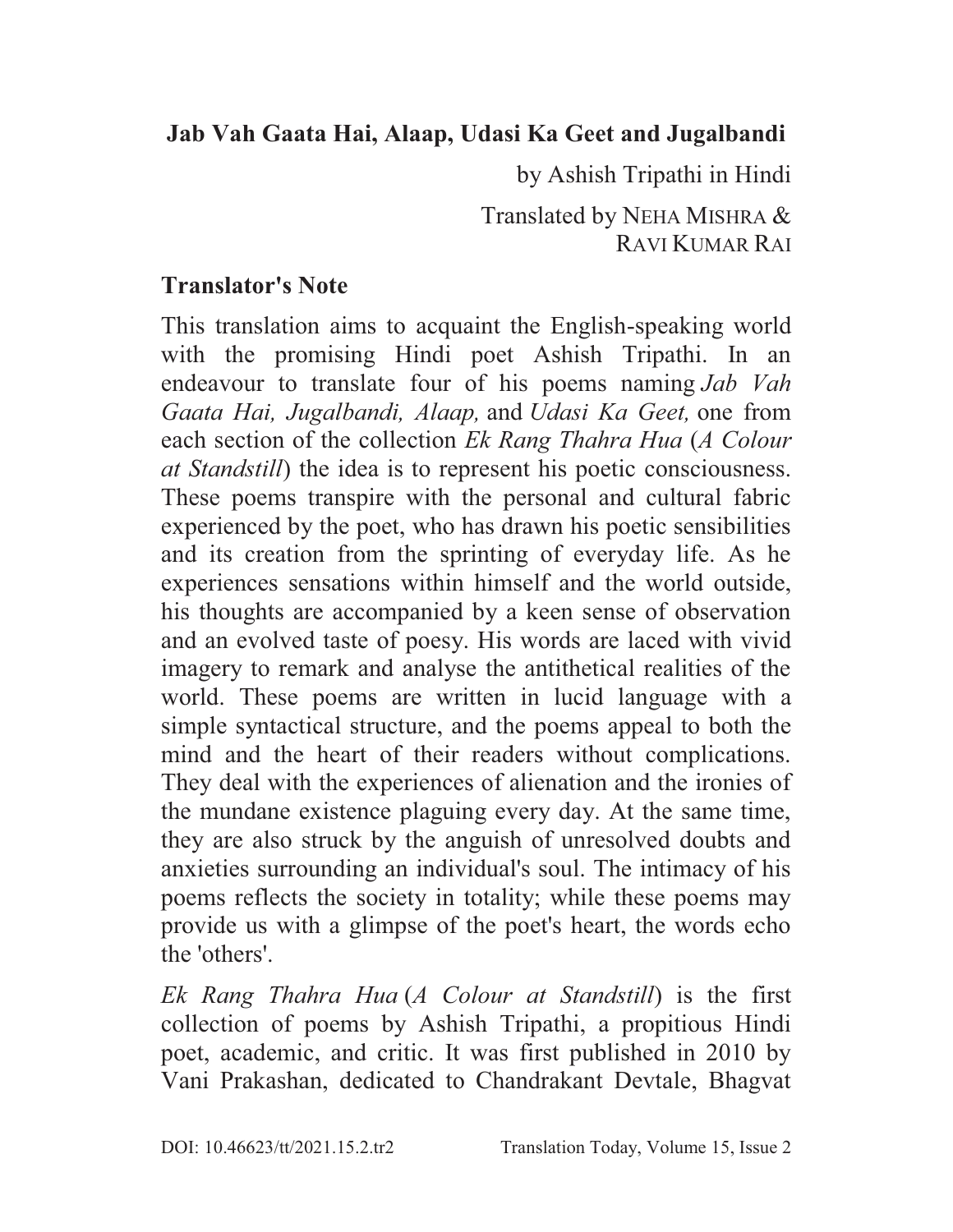Ravat, Rajesh Joshi, and Arun Kamal. This book is divided into four sections naming *Vichitra Veena* (Bizarre Veena), *Ikshaon Ke Geet* (The Song of Desires), *Andhere Ki Atmakathayen* (Autobiographies of Darkness) and *Humen Hona Tha* (We Had to Be). Each section highlights the existential anxieties and social concerns of the poet. In the poem *Udasi Ka Geet,* the poet meditates upon the nothingness of life, while the poem *Jab Vah Gaata Hai* displays the agony as the poet is trying to instil some meaning into that nothingness. *Alaap*, perhaps a biographical poem, is about women and their dreams, often crushed by the weights of patriarchy in a male-dominated world. The most remarkable attribute of the poem is the poise that the mother has attained. She has walked beyond melancholia or anger; rather, it is the sense of stoic happiness that prevails in her worldview that has been attained by a rigorous state poise; viewing some sort of meaning into that nothingness. These poems are a soulful mediation on the existential angst of mankind, proposing that only art has the power to lessen the agonies of the feverish and fretful life. Imageries used in the poems, such as darkness, a lamenting cat, and a washerman slamming of clothes, reveal both the vulnerability and stubbornness of the poet.

This translation, being a complex and creative process of linguistic and cultural transference, has the possibility of being fraught with errors and limitations. Some words need to be translated, while some meanings are to be transferred. There is a culture that is to be translocated and finally, there are the original authors along with the intended readers who are to be borne in mind while undertaking any activity of translation. We have tried hard to follow all the principles and have dutifully regarded the above considerations. However, there are quite a few issues that need to be overlooked in these acts of translation. We request the readers, to be kind enough, that to not let these be a hindrance in reading. Some words do not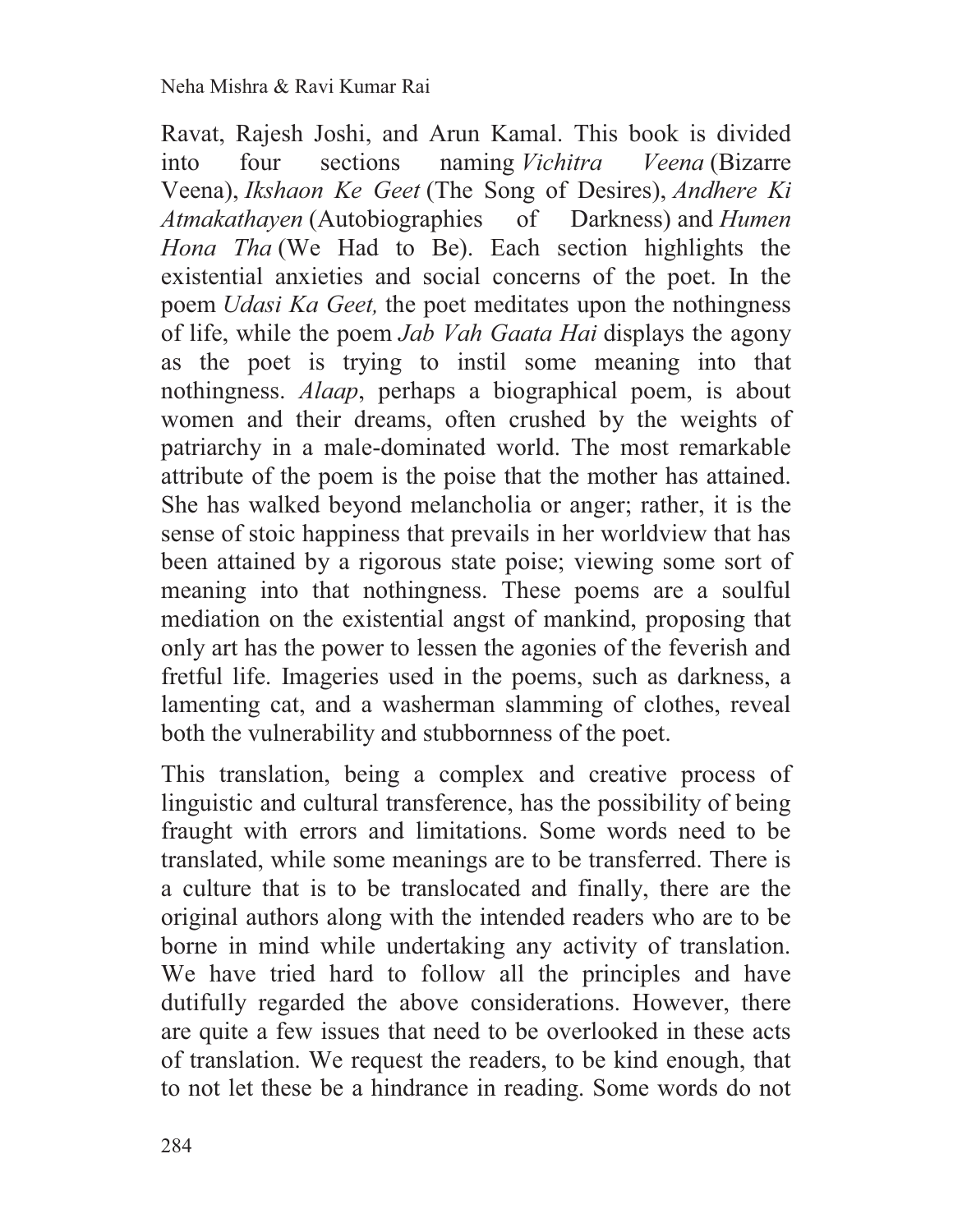have exact equivalent words in English, so we have used the original words of Hindi and provided footnotes to them. Although we have tried to produce the precise translation of the word/sentence structure of the source language in the target language, we concede that we must have fumbled at certain places. There are a few deliberate omissions to suit the English readers' sensibility. The most difficult task had been to emulate the poetic rhythm of the original poem, which is unique to every language. In this regard, we have preferred spontaneity to precision*.* Hope the readers of this translation would enjoy the poems as we did in the original.

#### **When He Sings**

As the dense deep dark night Like a lonely cat's sobbing He sings as well, Sensing this*,*  Of his existence as such.

Always on high notes Like an old radio's sound In husky but well-rehearsed voice, Yearning for the notes to toil as stones.

In the water, on the bedrock Like the washerman scouring clothes, He tosses the notes, And sings*.* 

Like a quiet lonely man, Gazing towards an unadorned wall With his harmonium, he stares into nothingness He is singing a melancholic love song Challenging a prolonged emptiness Not wanting to let it come closer. He scuttles while he sings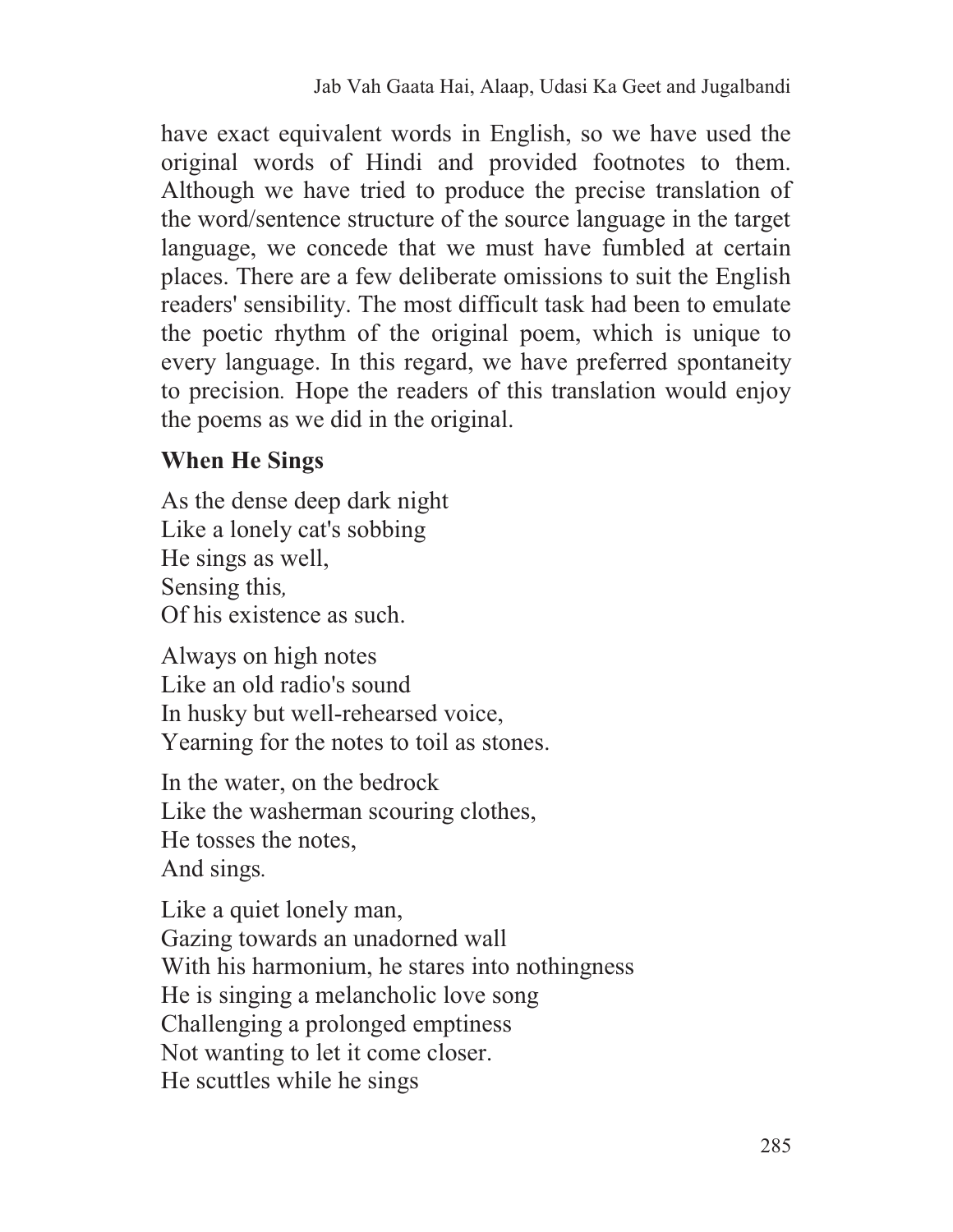Neha Mishra & Ravi Kumar Rai

Between the pauses of musical notes He is heard, gasping and panting.

He is warbling As if sinking Into the void of a bottomless well While his hymns Sing of the anguish of sinking and floating out.

Once again tonight, as always Like an ailing abandoned dog yelping his dirge When he sings Every word of his song Wanders like a dagger in the air

In the distant sky, over the moon Kumar Gandharva sings with Kabir, 'Someday, the swan will fly away alone …' Like an anguished swan He is singing. We don't even realise That there will be a day When he won't sing,

When no one will bother us Neither he nor his song—

As he sings now He is being born inside me.

# **2. Yodel (Aalap)**

My mother and <sup>67</sup>Lata Mangeshkar Were born the same year.

In their childhoods, Their grandfathers gifted them

 $\overline{a}$ 

<sup>67</sup> Famous Indian singer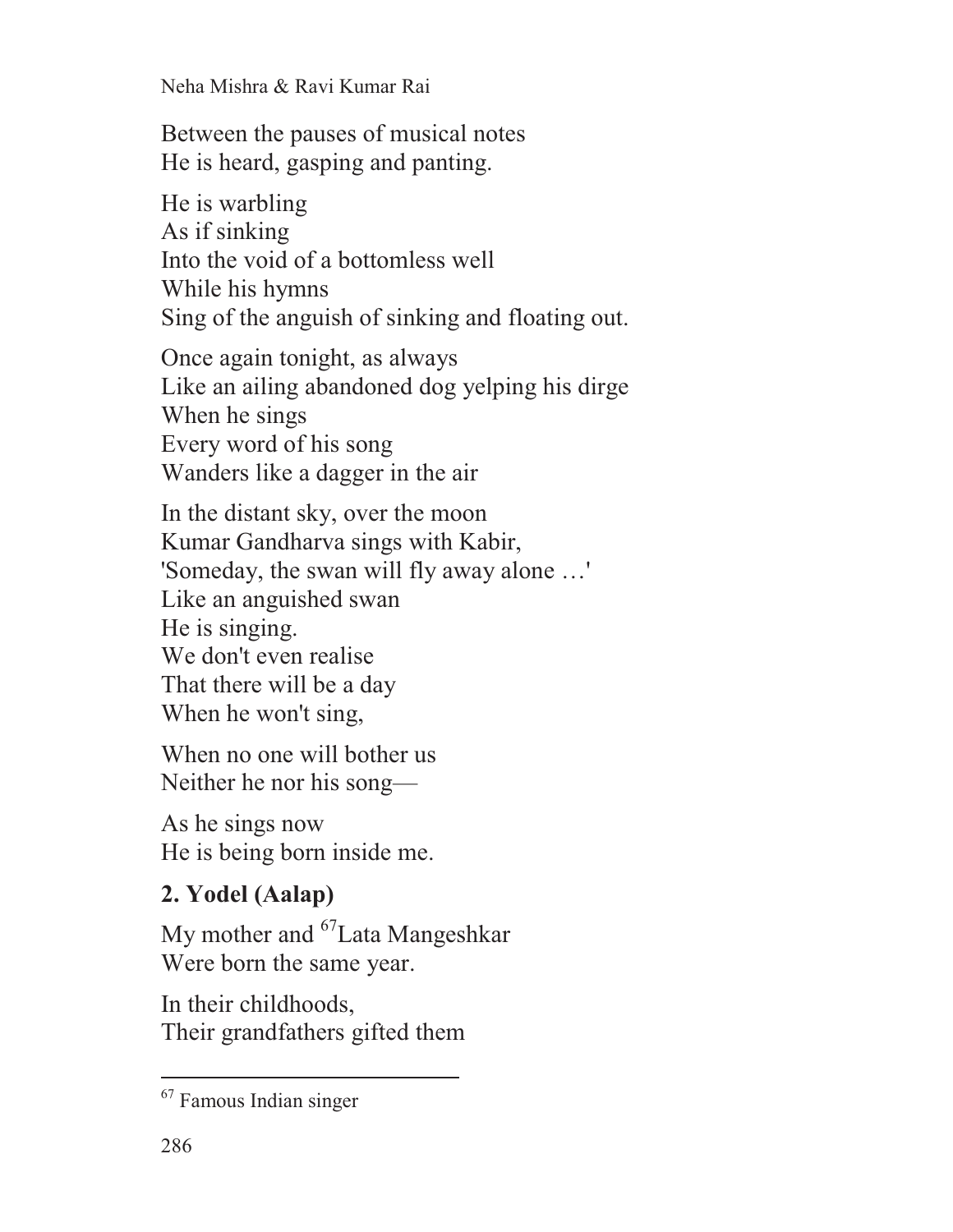Tiny Tanpuras like little saplings, Grasping it like a toy Mother ran her fingers through.

Both Lata and mother Started practising Sargam At the same time As the sapling grew up Their music also groomed up

Alas! My mother's musical journey ceased She was to be, unlike Lata.

At her father's home Her tanpura slowly fell silent; Her long conversations with her mother Suddenly stopped, No more could she swing on boughs.

In those days, while Lata was cooing New scores of melodies; Mother gave us Soothing oil massages, To protect us from evil eyes, She put *Kala Tikas*<sup>68</sup> on our foreheads; The songs she had learnt years before Became lullabies.

Lata regularly steered her tanpura And the tanpura of my mother Has turned into a leafless log.

 $\overline{a}$ 

Years later, as my mother listens to Lata's songs Or when someone opines on Lata, The strings of her little old tanpura suddenly reverberate;

<sup>68</sup> A black dot applied on forehead to protect the bearer from *buri nazar* (evil eye).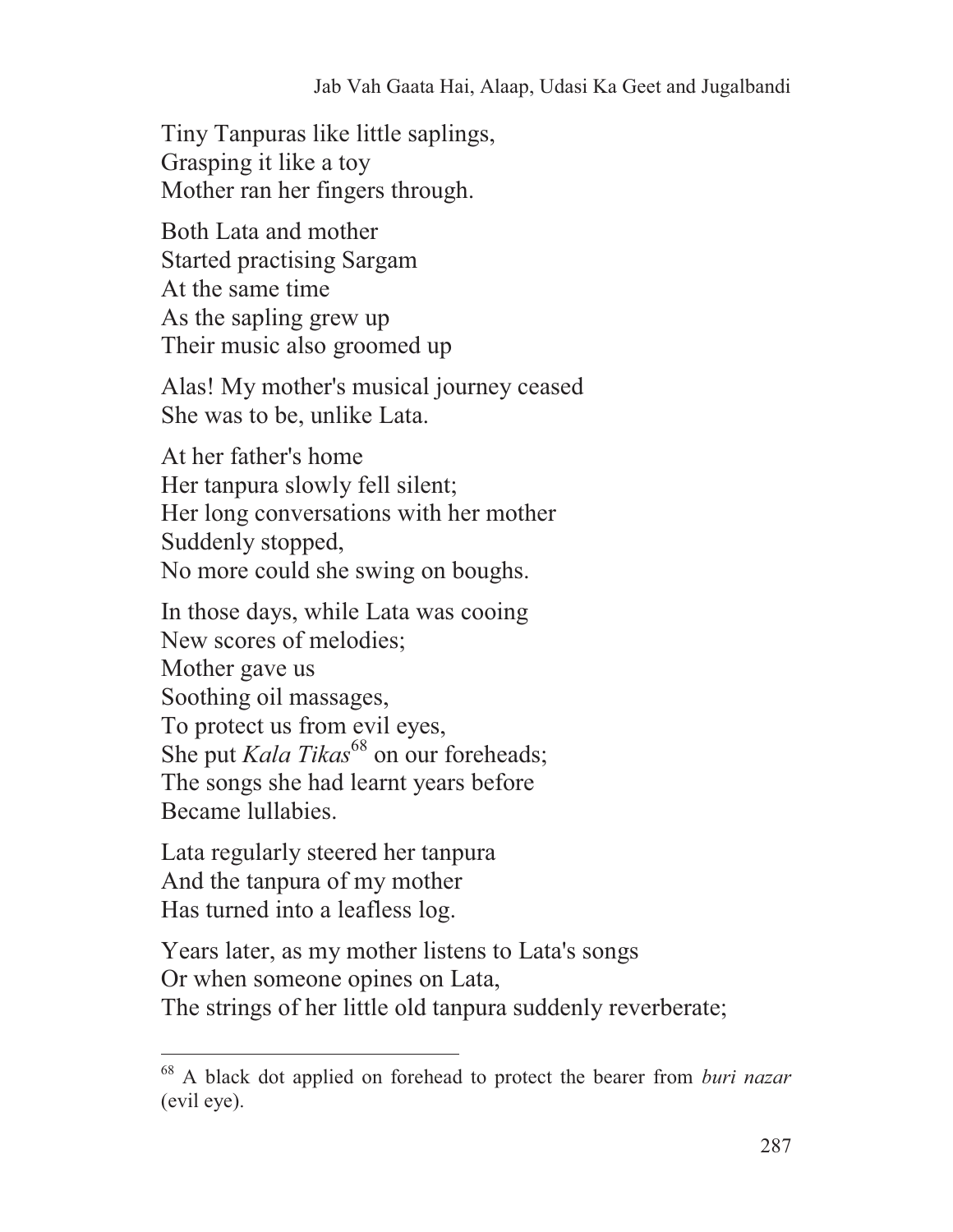Neha Mishra & Ravi Kumar Rai

Fresh leaves sprout on her mouldering plant

Faraway, the overdue yodelling slowly begins, Musical notes expand, Like the giggles of a cradled child; The sound of her songs intensifies, Like a child learning to crawl; And suddenly the world melts into The music of a clarinet.

The breeze blowing From the boughs of her old sapling Suddenly kisses her face, Suddenly the strings of Tanpura breaks And the musical notes echo in the air, The leaves wither away

At that moment of silence Mother just gazes at Lata

Of my mother's toils No one talks.

#### **3. Song of Sorrow (***Udasi Ke Geet***)**

On the last sojourn of the journey Like a river lost Between its wide planks, Everything seems sluggish, sad and still

Melancholy lives within me like relics of some ruthless life.

Nothing exists on the earth now, Neither rivers, birds, nor beautiful women; Neither songs nor instruments; Not even stars twinkling bright and dim, Nothing exists on the earth.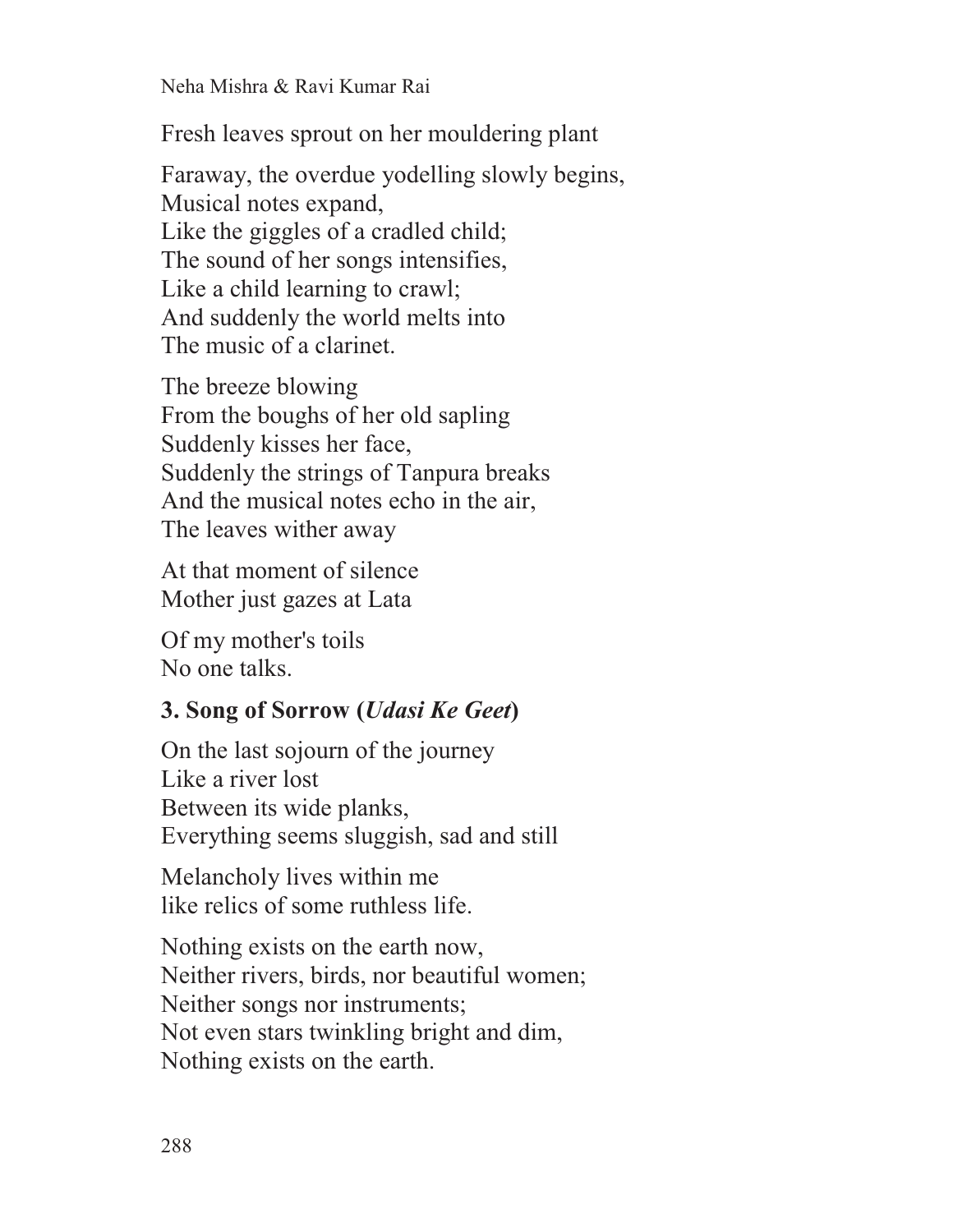My heart breaks Like stale bread,

Like an old hearth, Lying in the corner of a vast courtyard, I am out of sight.

Time is fleeting fast, Like a long summer afternoon; Everything passes.

My heart houses boundless sorrows, Like an old brook in the middle of the woods and hills; The oldest sorrow appears, Even with the fall of a single drop—

Like the ruins, My heart is stagnant and solitary; Someone sleeping in the grave nearby Stares at me with desolate eyes,

Nothing exists on the earth.

### **4. The Duet (***Jugalbandi***)**

They both Toil to sing together,

This Art of being together is equally, the toughest and the prettiest Art of the world; As if it conceals the gist of being human within.

They pull up the arms of musical notes, As if these are cherished lessons And oldest recollections of mankind;

They throw the ball of musical notes into the sky And run like a ball boy to catch; Like a farmer fluttering his rope they croon,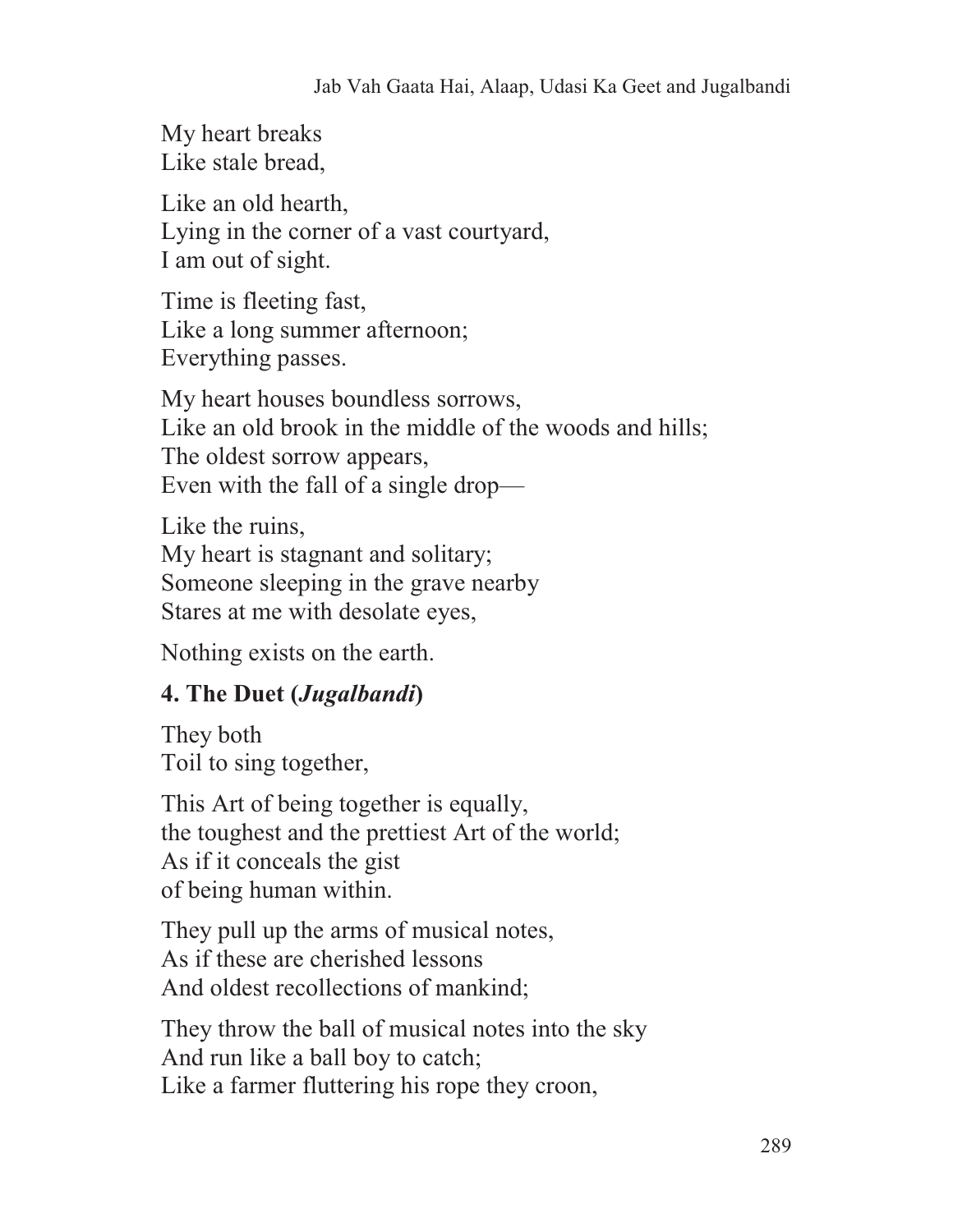Neha Mishra & Ravi Kumar Rai

Like frolicking waves breaking the shores, They play with notes.

Like suddenly petrified rabbits running, hiding And then looking out to find, They yodel.

When they hold their hands, While walking; Two little buds blossom together.

Like streams of water flowing down the hill in the rain, Like the silence of a giant river merging with the ocean, Amidst the melodious silence, they stroll In this soothing stillness, While they keep their heads on other's shoulders and rest They appear to be the first couple.

## **About the Author**

Ashish Tripathi was born on September 1, 1973, in Jamunihai village of Madhya Pradesh. After graduating in science, he pursued Hindi literature, soon completing M.A. in Hindi, M.Phil. and Ph.D. After teaching for seven years at the Government Post Graduate College, Jhalawar (Rajasthan), he is currently a professor at the Department of Hindi, Banaras Hindu University in Varanasi.

He developed an interest in poetry from an early age. His first poem got published in 1986. He has been regularly publishing poems since 1994. *Ek Rang Thahra Hua* (*A Colour at Standstill*) is his first collection of poetry published in 2010. Along with poetry, he has also worked in the field of literary criticism. Thirty-five articles and 30 interviews of musicianscolourists-litterateurs taken by him have got published in *Tadbhava, Vasudha, Wagarth, Parikatha, Natrang, Samyantar, Sakshatkar, Pakshdhar, Parichay,*